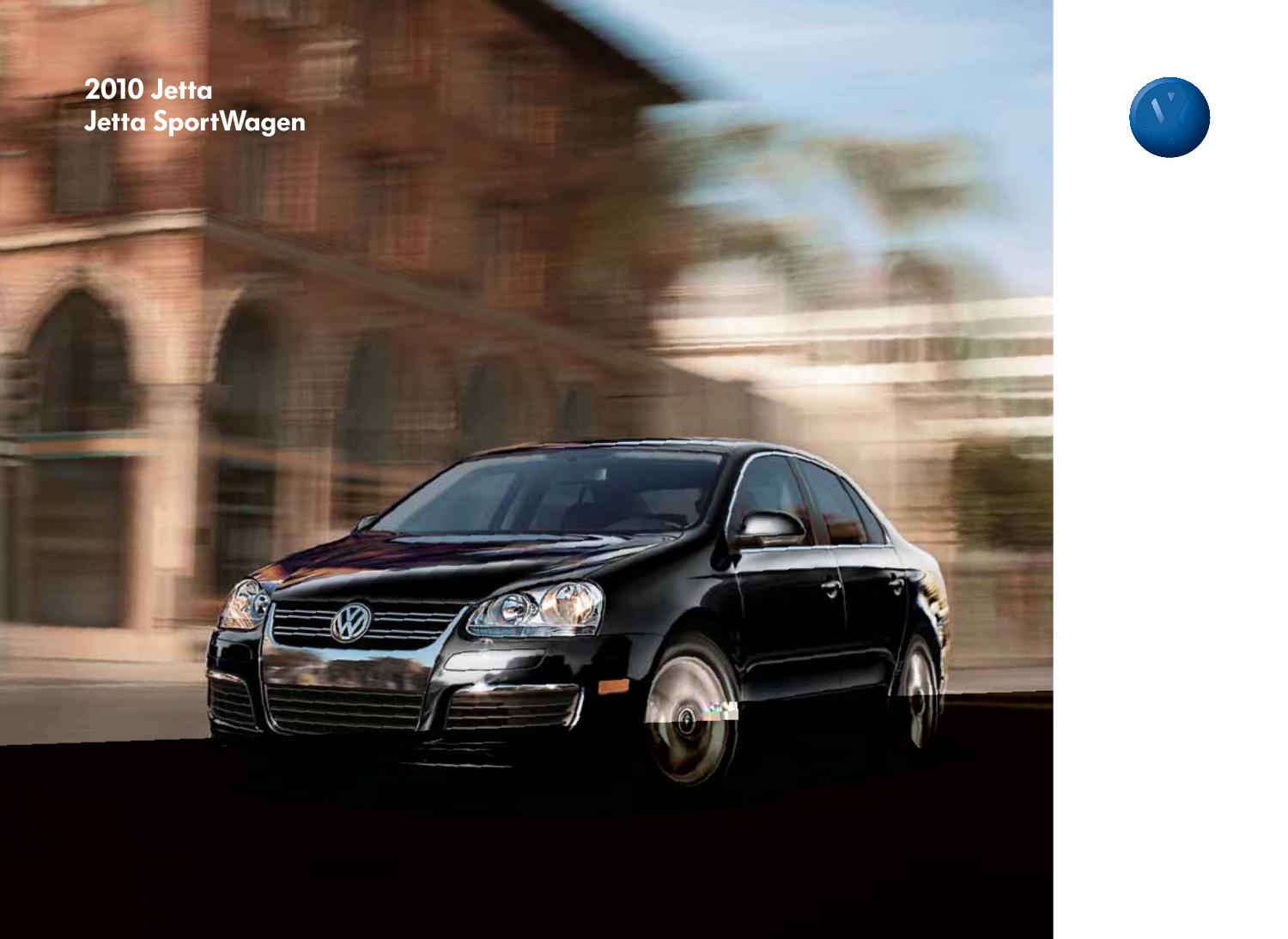# Specification overview substitution over  $\mathbf{S}^{\text{max}}$

#### **Exterior**

| Antenna                   | Roof-mounted amplified flexible black whip antenna                                                                                                                                                                                             | S       |    |        |    |
|---------------------------|------------------------------------------------------------------------------------------------------------------------------------------------------------------------------------------------------------------------------------------------|---------|----|--------|----|
|                           | Window diversity antenna, roof-mounted satellite radio antenna (SportWagen only)                                                                                                                                                               | S       | S  | S      | S  |
| Body                      | Fully galvanized sheet metal                                                                                                                                                                                                                   | S       | S  | S      | S  |
|                           | Crash-optimized front end                                                                                                                                                                                                                      | S       | S  | S      | S  |
| Lights                    | Halogen headlamps with clear, lightweight, chip-resistant polycarbonate lenses                                                                                                                                                                 | S       | S  | S      | S  |
| Mirrors                   | and Daytime Running Lights (DRL)<br>Power exterior mirrors, heatable with integrated turn signals                                                                                                                                              | S       | S  | S      | S  |
| Roof                      | Power glass sunroof with tilt, slide, tinted glass, manual sunshade, pinch protection,                                                                                                                                                         |         |    |        |    |
|                           | and driver's door power lock operated convenience closing feature (Sedan only)                                                                                                                                                                 | O       | S  | S      | O  |
|                           | Panoramic power sunroof, 12.7 sq. ft. (SportWagen only)                                                                                                                                                                                        | O       | O  | ÷,     | O  |
| Wheels                    | Tire Pressure Monitoring System (TPMS)                                                                                                                                                                                                         | S       | S  | S      | S  |
|                           | 16" steel wheels with full wheel covers                                                                                                                                                                                                        | S       | ä, |        | ÷. |
|                           | 16" alloy wheels with anti-theft wheel locks                                                                                                                                                                                                   | O       | S  | $\sim$ | S  |
|                           | 17" alloy wheels with anti-theft wheel locks                                                                                                                                                                                                   |         |    | S      | O  |
| Wipers/Washers            | Windshield wipers, variable intermittent                                                                                                                                                                                                       | S       | S  | S      | S  |
|                           | Heated windshield washer nozzles                                                                                                                                                                                                               | S       | S  | S      | S  |
| Interior                  |                                                                                                                                                                                                                                                |         |    |        |    |
| Air Conditioning          | Climatic manual single-zone climate control with pollen filter                                                                                                                                                                                 | S       | S  | S      | S  |
| Alarm/Anti-Theft          | Anti-theft vehicle alarm system for doors, hood, trunk, and radio; Starter interrupt,                                                                                                                                                          |         |    |        |    |
|                           | with Autolock function and audible and visual activation                                                                                                                                                                                       | S       | S  | S      | S  |
|                           | Immobilizer III theft-deterrent system                                                                                                                                                                                                         | S       | Ś  | S      | S  |
| Audio                     | 8-speaker sound system with MP3 compatible, in-dash, CD player, AM/FM radio,<br>and AUX-in                                                                                                                                                     | S       | ä, | ٠      | ٠  |
|                           | Touchscreen Premium VIII radio with MP3 compatible, in-dash, 6-disc<br>CD changer, AUX-in for external audio source, and 10 speakers                                                                                                           |         | S  | S      | S  |
|                           | Bluetooth Hands-Free Calling system (Sedan only)                                                                                                                                                                                               | O       | S  | S      | S  |
|                           | Bluetooth Hands-Free Calling system (SportWagen only)                                                                                                                                                                                          | $\circ$ | S  | ÷,     | S  |
|                           | SIRIUS Satellite Radio with introductory 6-month service                                                                                                                                                                                       | ٠       | S  | S      | S  |
|                           | Media Device Interface with iPod cable                                                                                                                                                                                                         | ÷,      | O  | S      | O  |
| Cruise Control            | Cruise control                                                                                                                                                                                                                                 | S       | S  | S      | S  |
| Defroster                 | Electric rear window defroster                                                                                                                                                                                                                 | S       | S  | S      | S  |
| <b>Instrument Cluster</b> | Speedometer, tachometer, odometer, trip odometer, fuel gauge, coolant<br>temperature, clock, and outside temperature                                                                                                                           | S       | S  | S      | S  |
|                           | Multi-function trip computer featuring compass, trip time, trip length, average trip<br>speed, average trip fuel consumption, current fuel consumption, miles to empty,<br>radio station display, and personalizing function (Sedan only)      |         |    | S      | S  |
|                           | Multi-function trip computer featuring compass, trip time, trip length, average trip<br>speed, average trip fuel consumption, current fuel consumption, miles to empty,<br>radio station display, and personalizing function (SportWagen only) |         | S  |        | S  |
| Keys                      | 2 radio-frequency remote transmitter key fobs with lock, unlock, rear trunk release,                                                                                                                                                           | S       | S  | S      | S  |
| Lighter/Outlets           | panic button for central locking, and selectable access valet key feature<br>(3) 12V power outlets; 2 in front, 1 in trunk                                                                                                                     | S       | Ś  | Ś      | S  |
|                           | 115V power outlet                                                                                                                                                                                                                              |         | ä, | S      | S  |
| Lighting                  | Center dome light with time delay and 2 reading lights, rear dome light,                                                                                                                                                                       |         |    | S      |    |
| Locks                     | and luggage compartment light<br>Automatic locking feature, doors lock when vehicle reaches 8mph; Doors unlock                                                                                                                                 | S       | S  |        | S  |
|                           | automatically upon airbag deployment                                                                                                                                                                                                           | S       | S  | S      | S  |
| Mirrors                   | Driver and front passenger visor vanity mirrors, illuminated with covers                                                                                                                                                                       | S       | S  | S      | S  |
| <b>Restraint Systems</b>  | Driver and front passenger, front and side thorax airbag supplemental restraint system*                                                                                                                                                        | S       | S  | S      | S  |
|                           | Side Curtain Protection airbags, front and rear*                                                                                                                                                                                               | S       | S  | S      | S  |
|                           | Front seat safety belt pre-tensioners with load limiters                                                                                                                                                                                       | S       | S  | S      | S  |
|                           | LATCH (Lower Anchors and Tethers for CHildren), child seat anchor points                                                                                                                                                                       | S       | S  | S      | S  |
| Seating, Front            | 8-way heatable, partial power adjustable front seats with manual lumbar<br>adjustment and power recline                                                                                                                                        | S       | S  | S      | S  |
| Seating, Rear             | 60/40 split-folding rear seat                                                                                                                                                                                                                  | S       |    |        |    |
|                           | 60/40 split-folding rear seat with center armrest and pass-through (Sedan only)                                                                                                                                                                | í,      | S  | S      | S  |
|                           |                                                                                                                                                                                                                                                |         |    |        |    |

#### Interior

| Seating, Rear (Cont.)            | 60/40 split-folding rear seat with center armrest and pass-through (SportWagen only)                                                                                                                                                                                                                                                                     |                                                  |                                                 |                         | S       |         | S       |  |
|----------------------------------|----------------------------------------------------------------------------------------------------------------------------------------------------------------------------------------------------------------------------------------------------------------------------------------------------------------------------------------------------------|--------------------------------------------------|-------------------------------------------------|-------------------------|---------|---------|---------|--|
| <b>Special Features</b>          | Navigation & Entertainment System "RNS-510" with 6.5" color touchscreen in center<br>console. Includes 3-month trial SIRIUS Traffic and 6-month trial SIRIUS Satellite<br>Radio. Built-in SD card slot allows for transferring pre-stored destinations and music<br>from PC onto the built-in 30GB hard disk. AUX-in jack for media players and optional |                                                  |                                                 |                         |         |         |         |  |
|                                  | iPod interface "MDI"                                                                                                                                                                                                                                                                                                                                     |                                                  |                                                 |                         | $\circ$ | $\circ$ | $\circ$ |  |
| Steering Wheel                   | Blinker control stalk with lane change feature                                                                                                                                                                                                                                                                                                           |                                                  |                                                 | S                       | S       | S       | S       |  |
|                                  | 3-spoke plastic steering wheel, height-adjustable with telescopic steering column                                                                                                                                                                                                                                                                        |                                                  |                                                 | S                       | ÷,      | ÷,      |         |  |
|                                  | 3-spoke, leather-wrapped steering wheel, height-adjustable with telescopic                                                                                                                                                                                                                                                                               |                                                  |                                                 |                         |         |         |         |  |
|                                  | steering column                                                                                                                                                                                                                                                                                                                                          |                                                  |                                                 |                         | S       | ä,      |         |  |
|                                  | 3-spoke, leather-wrapped, multi-function steering wheel, height-adjustable<br>with telescopic steering column (Sedan only)                                                                                                                                                                                                                               |                                                  |                                                 |                         |         | S       | S       |  |
|                                  | 3-spoke, leather-wrapped, multi-function steering wheel, height-adjustable<br>with telescopic steering column (SportWagen only)                                                                                                                                                                                                                          |                                                  |                                                 |                         | S       | ÷       | S       |  |
| Storage                          | 2 front cupholders and soft opening, lockable glovebox                                                                                                                                                                                                                                                                                                   |                                                  |                                                 | S                       | S       | S       | S       |  |
|                                  | 2 rear cupholders integrated into rear center armrest (Sedan only)                                                                                                                                                                                                                                                                                       |                                                  |                                                 |                         | S       | S       | S       |  |
|                                  | 2 rear cupholders integrated into rear center armrest (SportWagen only)                                                                                                                                                                                                                                                                                  |                                                  |                                                 | S                       | S       | ä,      | S       |  |
|                                  | Trunk, fully carpeted/lined luggage compartment with fold-down<br>package hook and trunk escape handle                                                                                                                                                                                                                                                   |                                                  |                                                 | S                       | S       | S       | S       |  |
| Upholstery                       | Cloth seating surfaces                                                                                                                                                                                                                                                                                                                                   |                                                  |                                                 | S                       |         | i,      |         |  |
|                                  | V-Tex leatherette seating surfaces                                                                                                                                                                                                                                                                                                                       |                                                  |                                                 | ä,                      | S       | S       | S       |  |
| Windows                          | Power windows with pinch protection. Front windows with<br>automatic 1-touch feature, operable from driver's side only                                                                                                                                                                                                                                   |                                                  |                                                 | S                       | S       | S       | S       |  |
| Technical                        |                                                                                                                                                                                                                                                                                                                                                          |                                                  |                                                 |                         |         |         |         |  |
| <b>Brakes</b>                    | Anti-lock Brake System (ABS), power-assisted, front vented disc brakes                                                                                                                                                                                                                                                                                   |                                                  |                                                 | S                       | S       | S       | S       |  |
| Engine                           | with rear solid disc brakes<br>2.5L, 20-valve, DOHC, in-line 5-cylinder engine, 170hp, 177lbs-ft of torque                                                                                                                                                                                                                                               |                                                  |                                                 | S                       | S       | S       |         |  |
|                                  | 2.0L, 16-valve, in-line 4-cylinder turbocharged clean diesel engine with common                                                                                                                                                                                                                                                                          |                                                  |                                                 |                         | ÷,      | J,      | S       |  |
| Steering                         | rail direct injection, 140hp, 236lbs-ft of torque<br>Electromechanical power steering system with variable assistance and active return                                                                                                                                                                                                                  |                                                  |                                                 |                         | S       | S       | S       |  |
| Suspension                       | Front MacPherson struts and rear fully independent 4-link suspension                                                                                                                                                                                                                                                                                     |                                                  |                                                 |                         | S       | S       | S       |  |
| <b>Traction Control</b>          | Anti-lock Brake System (ABS) and Anti-Slip Regulation (ASR) with Electronic<br>Brake-pressure Distribution (EBD)                                                                                                                                                                                                                                         |                                                  |                                                 |                         |         |         |         |  |
|                                  |                                                                                                                                                                                                                                                                                                                                                          |                                                  |                                                 |                         | S       | S       | S       |  |
|                                  | Electronic Stabilization Program (ESP) with brake assist and disc wipe feature                                                                                                                                                                                                                                                                           |                                                  |                                                 | S                       | S       | S       | S       |  |
|                                  | Electronic Differential Lock (EDL)                                                                                                                                                                                                                                                                                                                       |                                                  |                                                 | S                       | S       | S       | S       |  |
| Transmission                     | 5-speed manual transmission**                                                                                                                                                                                                                                                                                                                            |                                                  |                                                 | S                       | S       | ä,      | ä,      |  |
|                                  | 6-speed manual transmission**                                                                                                                                                                                                                                                                                                                            |                                                  |                                                 |                         |         | ä,      | S       |  |
|                                  | 6-speed automatic transmission with Tiptronic and sport mode (Sedan only)                                                                                                                                                                                                                                                                                |                                                  |                                                 | O                       | O       | S       |         |  |
|                                  | 6-speed automatic transmission with Tiptronic and sport mode (SportWagen only)                                                                                                                                                                                                                                                                           |                                                  |                                                 | O                       | S       | ÷,      | ä,      |  |
|                                  | 6-speed automatic Direct Shift Gearbox (DSG) with Tiptronic and sport mode                                                                                                                                                                                                                                                                               |                                                  |                                                 |                         | ä,      | ÷,      | O       |  |
| Warranty                         | 12-year/unlimited mileage Limited Warranty Against Corrosion Perforation                                                                                                                                                                                                                                                                                 |                                                  |                                                 | S                       | S       | S       | S       |  |
|                                  | 5-year/60,000-mile (whichever occurs first), Powertrain Limited Warranty                                                                                                                                                                                                                                                                                 |                                                  |                                                 | S                       | S       | S       | S       |  |
|                                  | 3-year/36,000-mile (whichever occurs first), New Vehicle Limited Warranty                                                                                                                                                                                                                                                                                |                                                  |                                                 | S                       | S       | S       | S       |  |
| Roadside Assistance <sup>t</sup> | 3-year/36,000-mile (whichever occurs first)                                                                                                                                                                                                                                                                                                              |                                                  |                                                 | S                       | S       | S       | S       |  |
| Dimensions                       |                                                                                                                                                                                                                                                                                                                                                          | Jetta Sedan                                      | Jetta SportWagen                                |                         |         |         |         |  |
|                                  | Wheelbase<br>101.5 inches (2,578 mm)<br>101.5 inches (2,578 mm)                                                                                                                                                                                                                                                                                          |                                                  |                                                 |                         |         |         |         |  |
|                                  | <b>Front Track</b>                                                                                                                                                                                                                                                                                                                                       | 60.6 inches (1,540 mm)                           | 60.7 inches (1,541 mm)                          |                         |         |         |         |  |
|                                  | <b>Rear Track</b>                                                                                                                                                                                                                                                                                                                                        | 59.8 inches (1,518 mm)<br>59.6 inches (1,514 mm) |                                                 |                         |         |         |         |  |
|                                  | Length                                                                                                                                                                                                                                                                                                                                                   | 179.3 inches (4,554 mm)                          |                                                 | 179.4 inches (4,556 mm) |         |         |         |  |
|                                  | Width                                                                                                                                                                                                                                                                                                                                                    | 70.1 inches (1,781 mm)<br>70.1 inches (1,781 mm) |                                                 |                         |         |         |         |  |
|                                  | Height                                                                                                                                                                                                                                                                                                                                                   | 57.4 inches (1,459 mm)                           | 59.2 inches (1,504 mm)                          |                         |         |         |         |  |
|                                  | Ground Clearance                                                                                                                                                                                                                                                                                                                                         | 5.4 inches (137 mm)                              | 5.4 inches (137 mm)                             |                         |         |         |         |  |
|                                  | <b>Trunk Capacity</b>                                                                                                                                                                                                                                                                                                                                    |                                                  |                                                 |                         |         |         |         |  |
|                                  |                                                                                                                                                                                                                                                                                                                                                          | $16 \text{ feet}^3 (0.5 \text{ m}^3)$            | $32.8$ feet <sup>3</sup> (0.93 m <sup>3</sup> ) |                         |         |         |         |  |
|                                  | Trunk Capacity with<br>Rear Seats Folded Down                                                                                                                                                                                                                                                                                                            | N/A                                              | 66.9 feet <sup>3</sup> (1.89 m <sup>3</sup> )   |                         |         |         |         |  |